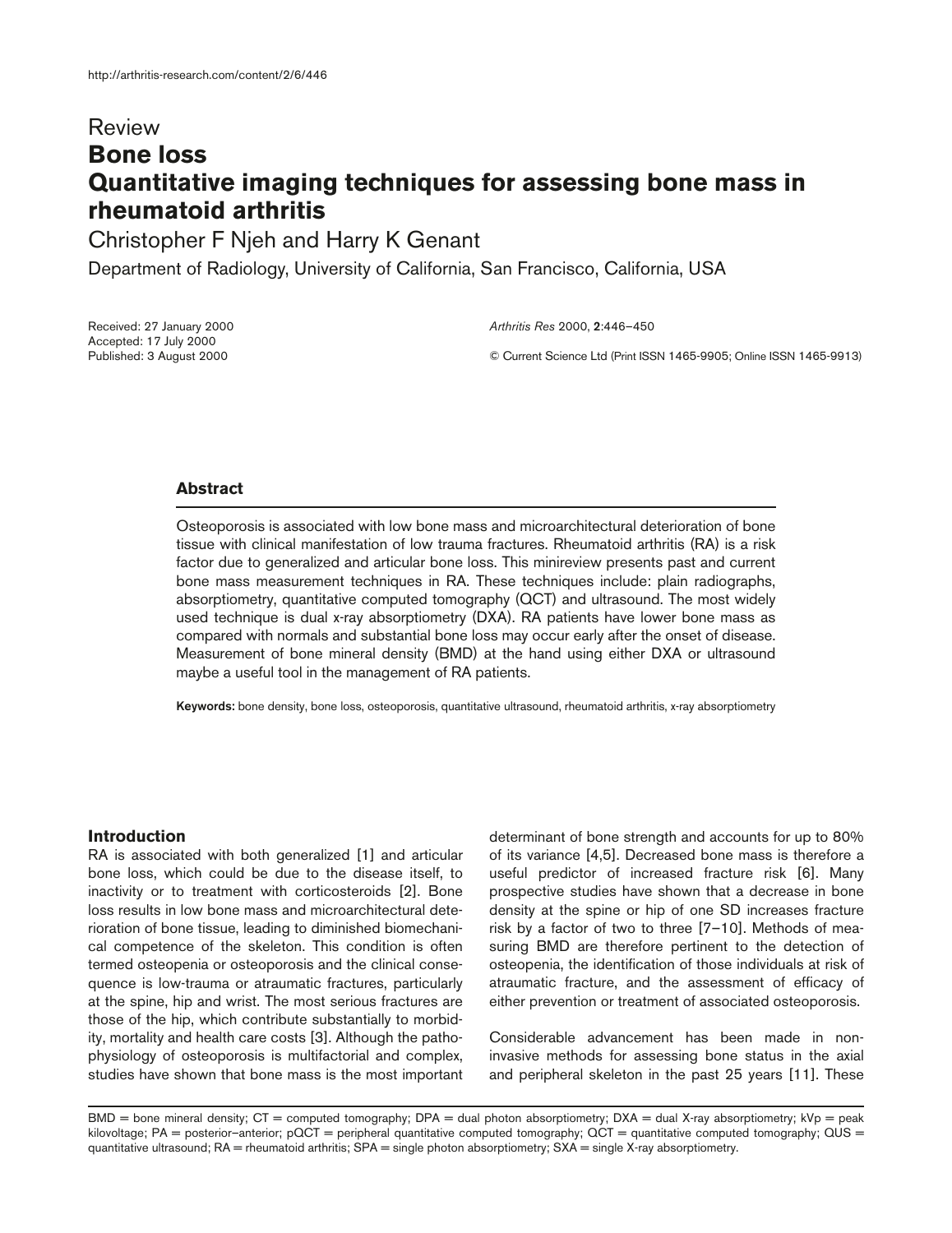methods include photon and X-ray absorptiometry, QCT and quantitative ultrasound (QUS) [11–13]. The application of some of these techniques for longitudinal assessment in RA has been reviewed by Lane *et al* [14], Deodhar and Woolf [15] and Verhoeven and Boers [16]. The choice of site for monitoring depends on two variables: firstly, the rate of change of bone mass within the skeleton itself and, secondly, precision of bone density testing at particular sites. In general, the measured change in bone density should be 2.8 times the long-term precision error for the measured variable [17,18]. This review presents past and present techniques for bone mass measurement for the serial assessment of bone loss in RA.

## **Radiographic techniques**

# **Plain radiographs**

Conventional radiographs of the peripheral joints are frequently used for the diagnosis and assessment of disease progression in RA [19,20]. RA can be characterized by the presence of erosions, periarticular osteoporosis, calcification and/or joint space narrowing. To evaluate these changes, many radiographic scoring systems that require a single posterior–anterior (PA) film of the hands and wrist have been developed [21]. However, these methods are imprecise and coarse for the assessment of osteoporosis. Also, juxta-articular bone loss precedes the development of erosions and this does not become apparent radiologically until a considerable proportion (more than 35%) of the bone mineral has been lost [22].

## **Radiographic absorptiometry**

Radiographic absorptiometry, the first quantitative technique to assess integral bone, has recently gained renewed interest as a simpler, readily available screening tool [23]. In radiographic absorptiometry, standardized hand radiographs are taken with an aluminum step-wedge placed on the film and the imaged is analyzed with an optical densitometer. The BMD is determined by comparison with the defined density of the aluminum step-wedge. The results are expressed in aluminum equivalent values or arbitrary units [24]. This is a low-cost and potentially widely available technique but is it restricted to the appendicular bones such as the metacarpals and phalanges, which are surrounded by a relatively small amount of soft tissue. Improvements in obtaining X-rays under standard conditions and recently developed computer-assisted methods have reduced operator errors and improved precision [25,26]. Radiographic absorptiometry seems to be suitable for measuring the BMD of the phalanges and metacarpals [11,27].

## **Absorptiometry**

## **Single X-ray absorptiometry**

Single X-ray absorptiometry (SXA), with its high photon flux, has superseded single photon absorptiometry (SPA). The replacement of the photon source with an X-ray tube imparted greater precision and improved spatial resolution of these systems and reduced examination time [28]. The method overcomes the problems of radiographic absorptiometry caused by non-uniformity of film sensitivity and processing. To correct for overlying soft tissue, the anatomic site at which BMD is being measured has to be surrounded by either a constant thickness of water, water bags or water-equivalent moldable materials [13]. SXA makes possible a quantitative assessment of bone mineral content only at peripheral sites of the skeleton. At the radius, BMD measurements are performed at the ultradistal, distal and shaft regions. The precision of 1–2% depends on the site, with better precision at the shaft region. The calcaneus is also a site of interest because it is load bearing and has a high cancellous bone content [29,30]. SXA has proved to be a valuable method in the diagnosis of osteoporosis, providing reasonable precision and low exposure to radiation.

#### **Dual X-ray absorptiometry**

DXA was introduced commercially in 1987 as the direct successor to dual photon absorptiometry (DPA) [31]. The fundamental physical principle behind DXA is the simultaneous measurement of X-rays with two different energies through the body. The dual X-ray spectrum can be generated using either K-edge filters or peak kilovoltage (kVp) switching [32]. The main advantages of an X-ray system over a DPA radionuclide system are the following: a shortened examination time because the X-ray source produces a much higher photon fluence, greater accuracy and precision, and the removal of errors due to corrections for source decay [33,34]. A more recent development in DXA technology has been the introduction of a new generation of fan beam scanners such as the Hologic QDR 4500 (Hologic Inc., Bedford, Massachusetts, USA) and the Lunar Expert-XL and the Lunar Prodigy (Lunar Corp., Madison, Wisconsin, USA). Fan beam scanners perform one or more sweeps across the patient instead of the two-dimensional raster scan required by pencil beam geometry. As a result, scan times have been shortened from 5–10 min to 10–30 s, with a consequent higher patient throughput. Another advantage of the fan beam system is the higher image resolution [35,36]. This permits the easier identification of vertebral structures and artefacts caused by degenerative disease.

The preferred anatomic sites for DXA measurement of bone mineral include the lumbar spine (L1–L4), the proximal femur (neck, trochanter, Ward's triangle and total hip) and the whole body, but peripheral sites can also be measured. DXA has been used in numerous studies involving RA subjects [1,37–40]. Van Schaardenburg *et al* [40] reported significant corticosteroid-induced spinal and femoral bone loss in patients with RA in a randomized, placebo-controlled trial on the effects of steroid treatment on bone mass. Disease duration seems to be an important determinant of bone loss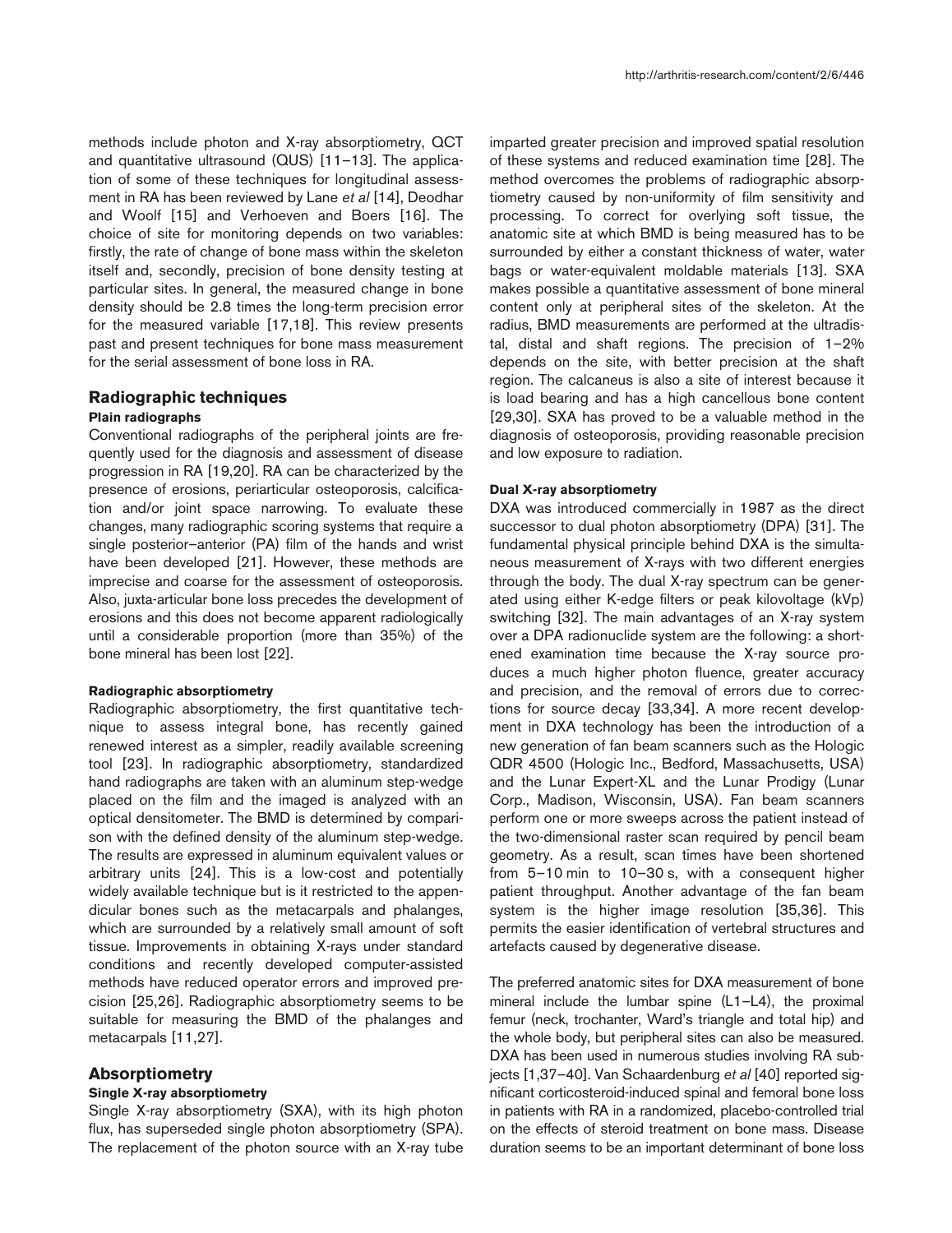in RA. Two longitudinal studies with DXA showed that patients with RA lose BMD in the lumbar spine and femur mainly in the early part of their disease [1,38]. Gough *et al* [1] also showed that patients with early RA, treated with 1–5 mg of prednisone daily, lost more bone than patients taking daily doses of more than 5 mg.

Recently, peripheral DXA (pDXA) densitometers especially designed for forearm or calcaneal measurements have been introduced and might provide these measurements at a lower cost [11,41]. For application in RA, hand BMD has been studied with some interest because it is the principal site of inflammation and is of prime functional importance [39,42–44]. Earlier studies did not have dedicated software to measure hand BMD and thus adapted spine software for Holigic DXA scanners [39,42] or small-animal software for Lunar DXA scanners [43]. Hand BMD measurement with DXA proved highly accurate and reproducible. Hand BMD was also significantly correlated with BMD at other sites. In a prospective longitudinal study of hand BMD in patients with RA, Deodhar *et al* [45] showed that, despite significant improvement in clinical and laboratory indices of disease activity, there was a significant loss of hand BMC during 1 year (5.26% in males, 2.14% in females).

## **Quantitative computed tomography**

QCT can be performed on clinical computed tomography (CT) scanners to determine in three dimensions the true volumetric density (mg/cm3) of cancellous or cortical bone. However, because of the high responsiveness of vertebral cancellous bone, and its importance in vertebral strength, QCT has been employed principally to determine cancellous bone density in the vertebral body [46]. A spinal QCT examination requires that an external bone mineral reference phantom be scanned together with the patient to calibrate the CT number measurements to bone-equivalent values. QCT's ability to selectively assess the metabolically active and structurally important trabecular bone in the vertebral body results in an excellent ability to discriminate vertebral fracture and to measure bone loss, generally with better sensitivity than projectional methods such as DXA [46,47]. The average cross-sectional bone-loss rate in females from young to old is typically 1.2% per year when measured with QCT and a little over half that value when measured with DXA. However, compared with DXA, QCT scanners are much more expensive, the precision of BMD measurement is poorer and the radiation dose to the patient, although acceptable, is much higher.

To some extent, the high cost of and limited access to conventional all-purpose CT scanners has prompted the development of dedicated peripheral QCT (pQCT) instrumentation specifically for measurements of purely trabecular and cortical BMC and BMD in the radius [48,49]. pQCT delivers a lower dose of radiation to the patient than standard spinal QCT because only the appendicular skeleton is irradiated. Unlike SPA or SXA, pQCT uses a transaxial image to allow separate measurement of the true volumetric density (mg/cm<sup>3</sup>) and cross-sectional area of trabecular and cortical bone without superposition of other tissues, and provides exact three-dimensional localization of the target volume. The ability to measure the metabolically more active trabecular bone and determine geometric parameters related to the cortical shell such as moment of inertia and mean thickness, as well as the ease of use, make pQCT an interesting alternative to SPA or SXA [11,50]. QCT has been used to study bone loss in RA subjects [51–53] in whom significant loss was observed in trabecular bone compared with cortical bone.

# **Ultrasound**

QUS has been established as another modality in the assessment of skeletal status. The advantages of QUS include the fact that the equipment is inexpensive, small and portable, and does not involve the use of ionizing radiation. Moreover, indirect studies and/or studies *in vitro* have suggested that ultrasound might give information not only about bone density but also about architecture and elasticity [12,54–57]. These benefits, combined with clinical results showing good diagnostic sensitivity for fracture discrimination, have encouraged further basic investigation and commercial development. Several manufacturers have developed different QUS systems since the late 1980s. Most of the commercial QUS systems measure the calcaneus submerged in a water bath or with ultrasonic gel as couplant and a fixed single-point transmission transducer system. Recent developments include calcaneal transmission imaging, phalangeal, tibial and multisite measuring devices [58].

Bone tissue can be characterized in terms of speed of sound (SOS) and broadband ultrasound attenuation (BUA). These parameters are significantly positively correlated with BMD *in vivo*. Site-matched comparisons of BMD and QUS measurements have produced correlations of approx. 0.7–0.90 [12]. Both cross-sectional and prospective studies have demonstrated that QUS can be used to discriminate normal from osteoporotic subjects nearly as effectively as traditional bone densitometry approaches [55,59–61]. The ability of QUS to discriminate between normal and osteoporotic patients is partly independent of BMD in some cases [60]. There is a growing interest in the use of phalangeal ultrasound [62] and calcaneal ultrasound [63–66] to assess bone status in RA patients. Martin *et al* [64] demonstrated a significant decrease in both ultrasound attenuation (31.7%) and velocity (6.6%) measured at the calcaneus of RA patients in comparison with controls. In studies by Daens *et al* [65] and Blanckaert *et al* [66], QUS performed similarly to BMD measured at the spine and femur in evaluating glucocorticoid-induced osteoporosis.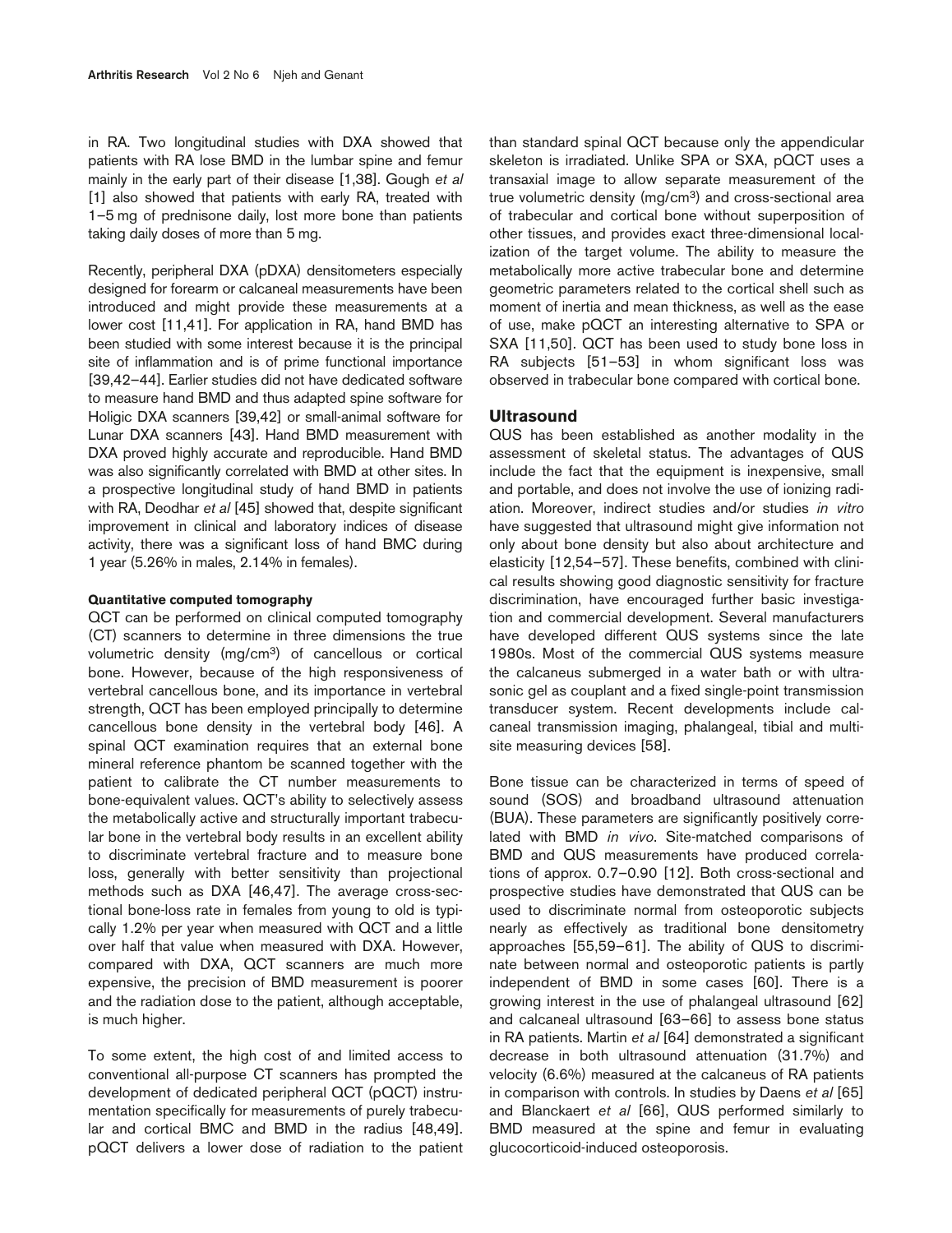## **Conclusion**

The most prevalent methods for assessing the skeleton are SXA, DXA, QCT and QUS; these have been applied successfully in the measurement of bone loss in RA.

Patients with RA have lower bone mass in the appendicular and axial skeleton than normals.

Longitudinal densitometry studies demonstrate that substantial loss of bone mass can occur early in the first year after the onset of disease.

The hand is an area of considerable disease activity; therefore measurement of BMD at the hand with either DXA or ultrasound may be a useful tool in the management of RA patients.

#### **References**

- 1. Gough AK, Lilley J, Eyre S, Holder RL, Emery P: **Generalised bone loss in patients with early rheumatoid arthritis.** *Lancet* 1994, **344**: 23–27.
- 2. Celiker R, Gokce-Kutsal Y, Cindas A, Ariyurek M, Renda N, Koray Z, Basgoze O: **Osteoporosis in rheumatoid arthritis: effect of disease activity.** *Clin Rheumatol* 1995, **14**:429–433.
- 3. Cooper C, Atkinson EJ, Jacobsen SJ, O'Fallon WM, Melton LJd. **Population-based study of survival after osteoporotic fractures.** *Am J Epidemiol* 1993, **137**:1001–1005.
- 4. Hodgskinson R, Njeh CF, Currey JD, Langton CM: **The ability of ultrasound velocity to predict the stiffness of cancellous bone in vitro.** *Bone* 1997, **21**:183–190.
- 5. Rice JC, Cowin SC, Bowman JA: **On the dependence of the elasticity and strength of cancellous bone on apparent density.** *J Biomech* 1988, **21**:155–168.
- 6. Ross PD, Davis JW, Vogel JM, Wasnich RD: **A critical review of bone mass and the risk of fractures in osteoporosis.** *Calcif Tissue Int* 1990, **46**:149–161.
- 7. Cummings SR, Black DM, Nevitt MC, Browner W, Cauley J, Ensrud K, Genant HK, Palermo L, Scott J, Vogt TM: **Bone density at various sites for prediction of hip fractures. The Study of Osteoporotic Fractures Research Group.** *Lancet* 1993, **341**:72–75.
- 8. Marshall D, Johnell O, Wedel H: **Meta-analysis of how well measures of bone mineral density predict occurrence of osteoporotic fractures.** *Br Med J (Clin Res Ed)* 1996, **312**:1254–1259.
- 9. Nevitt MC, Johnell O, Black DM, Ensrud K, Genant HK, Cummings SR: **Bone mineral density predicts non-spine fractures in very elderly women. Study of Osteoporotic Fractures Research Group.** *Osteoporos Int* 1994, **4**:325–331.
- 10. Nguyen T, Sambrook P, Kelly P, Jones G, Lord S, Freund J, Eisman J: **Prediction of osteoporotic fractures by postural instability and bone density.** *Br Med J* 1993, **307**:1111–1115.
- 11. Genant HK, Engelke K, Fuerst T, Gluer CC, Grampp S, Harris ST, Jergas M, Lang T, Lu Y, Majumdar S, Mathur A, Takada M: **Noninvasive assessment of bone mineral and structure: state of the art.** *J Bone Miner Res* 1996, **11**:707–730.
- 12. Njeh CF, Boivin CM, Langton CM: **The role of ultrasound in the assessment of osteoporosis: a review.** *Osteoporos Int* 1997, **7**:  $7 - 22$
- 13. Adams JE: **Single and dual energy X-ray absorptiometry.** *Eur Radiol* 1997, **7 (Suppl 2)**:S20–S31.
- 14. Lane NE, Jergas M, Genant HK: **Osteoporosis and bone mineral assessment.** In *Arthritis and Allied Condition. a Textbook of Rheumatology*. Edited by Koopman WJ. Baltimore: Williams & Wilkins; 1997:153–174.
- 15. Deodhar AA, Woolf AD: **Bone mass measurement and bone metabolism in rheumatoid arthritis: a review.** *Br J Rheumatol* 1996, **35**:309–322.
- 16. Verhoeven AC, Boers M: **Limited bone loss due to corticosteroids: a systematic review of prospective studies in rheumatoid arthritis and other diseases.** *J Rheumatol* 1997, **24**:1495–1503.
- 17. Blake GM, Jagathesan T, Herd RJ, Fogelman I: **Dual X-ray absorptiometry of the lumbar spine: the precision of paired anteroposterior/lateral studies.** *Br J Radiol* 1994, **67**:624–630.
- 18. Hassager C, Jensen SB, Gotfredsen A, Christiansen C: **The impact of measurement errors on the diagnostic value of bone mass measurements: theoretical considerations.** *Osteoporos Int* 1991, **1**: 250–256.
- 19. van der Heijde DM: **Plain X-rays in rheumatoid arthritis: overview of scoring methods, their reliability and applicability.** *Baillieres Clin Rheumatol* 1996, **10**:435–453.
- 20. Scott DL, Coulton BL, Bacon PA, Popert AJ: **Methods of X-ray assessment in rheumatoid arthritis: a re-evaluation.** *Br J Rheumatol* 1985, **24**:31–39.
- 21. Kaye JJ: **Radiographic assessment of rheumatoid arthritis.** *Rheum Dis Clin North Am* 1995, **21**:395–406.
- 22. Jergas M, Uffmann M, Escher H, Glüer CC, Young KC, Grampp S, Köster O, Genant HK: **Interobserver variation in the detection of osteopenia by radiography and comparison with dual x-ray absorptiometry (DXA) of the lumbar spine.** *Skeletal Radiol* 1994, **23**:195–199.
- 23. Morgan DB, Spiers FW, Pulvertaft CN, Fourman P: **The amount of bone in the metacarpal and phalanx according to age and sex.** *Clin Radiol* 1967, **18**:101–108.
- 24. Yang SO, Hagiwara S, Engelke K, Dhillon MS, Guglielmi G, Bendavid EJ, Soejima O, Nelson DL, Genant HK: **Radiographic absorptiometry for bone mineral measurement of the phalanges: precision and accuracy study.** *Radiology* 1994, **192**:857–859.
- 25. Matsumoto C, Kushida K, Yamazaki K, Imose K, Inoue T: **Metacarpal bone mass in normal and osteoporotic Japanese women using computed x-ray densitometry.** *Calcif Tissue Int* 1994, **54**:324–329.
- 26. Kalebo P, Strid KG: **Bone mass determination from microradiographs by computer-assisted videodensitometry. II: Aluminium as a reference substance.** *Acta Radiol* 1988, **29**:611–617.
- 27. Yates AJ, Ross PD, Lydick E, Epstein RS: **Radiographic absorptiometry in the diagnosis of osteoporosis.** *Am J Med* 1995, **98**:41S–47S.
- 28. Kelly TL, Crane G, Baran DT: **Single X-ray absorptiometry of the forearm: precision, correlation, and reference data**. *Calcif Tissue Int* 1994, **54**:212–218.
- 29. Vogel JM, Wasnich RD, Ross PD: **The clinical relevance of calcaneus bone mineral measurements: a review.** *Bone Miner* 1988, **5**: 35–58.
- 30. Suominen H, Heikkinen E, Vainio P, Lahtinen T: **Mineral density of calcaneus in men at different ages: a population study with special reference to life-style factors.** *Age Ageing* 1984, **13**:273– 281.
- 31. Sim LH, van Doorn T: **Radiographic measurement of bone mineral: reviewing dual energy X-ray absorptiometry.** *Australas Phys Eng Sci Med* 1995, **18**:65–80.
- 32. Blake GM, Wahner HW, Fogelman I: *The Evaluation of Osteoporosis: Dual Energy X-ray Absorptiometry and Ultrasound in Clinical Practice*, edn 2. London: Martin Dunitz; 1999.
- 33. Kelly T, Slovick D, Schoenfield D, Neer R: **Quantitative digital radiography versus dual photon absorptiometry of the lumbar spine.** *J Clin Endocr Metab* 1988, **67**:839–844.
- 34. Mazess R, Chesnut CHd, McClung M, Genant H: **Enhanced precision with dual-energy X-ray absorptiometry.** *Calcif Tissue Int* 1992, **51**:14–17.
- 35. Blake GM, Parker JC, Buxton FM, Fogelman I: **Dual X-ray absorptiometry: a comparison between fan beam and pencil beam scans.** *Br J Radiol* 1993, **66**:902–906.
- 36. Eiken P, Kolthoff N, Barenholdt O, Hermansen F, Pors Nielsen S: **Switching from DXA pencil-beam to fan-beam. II: Studies in vivo.** *Bone* 1994, **15**:671–676.
- 37. Shenstone BD, Mahmoud A, Woodward R, Elvins D, Palmer R, Ring F, Bhalla AK: **Bone mineral density in nonsteroid treated early rheumatoid arthritis.** *Ann Rheum Dis* 1994, **53**:681–684.
- 38. Shenstone BD, Mahmoud A, Woodward R, Elvins D, Palmer R, Ring EF, Bhalla AK: **Longitudinal bone mineral density changes in early rheumatoid arthritis.** *Br J Rheumatol* 1994, **33**:541–545.
- 39. Peel NF, Spittlehouse AJ, Bax DE, Eastell R: **Bone mineral density of the hand in rheumatoid arthritis.** *Arthritis Rheum* 1994, **37**:983– 991.
- 40. van Schaardenburg D, Valkema R, Dijkmans BA, Papapoulos S, Zwinderman AH, Han KH, Pauwels EK, Breedveld FC: **Prednisone treatment of elderly-onset rheumatoid arthritis. Disease activity and bone mass in comparison with chloroquine treatment.** *Arthritis Rheum* 1995, **38**:334–342.